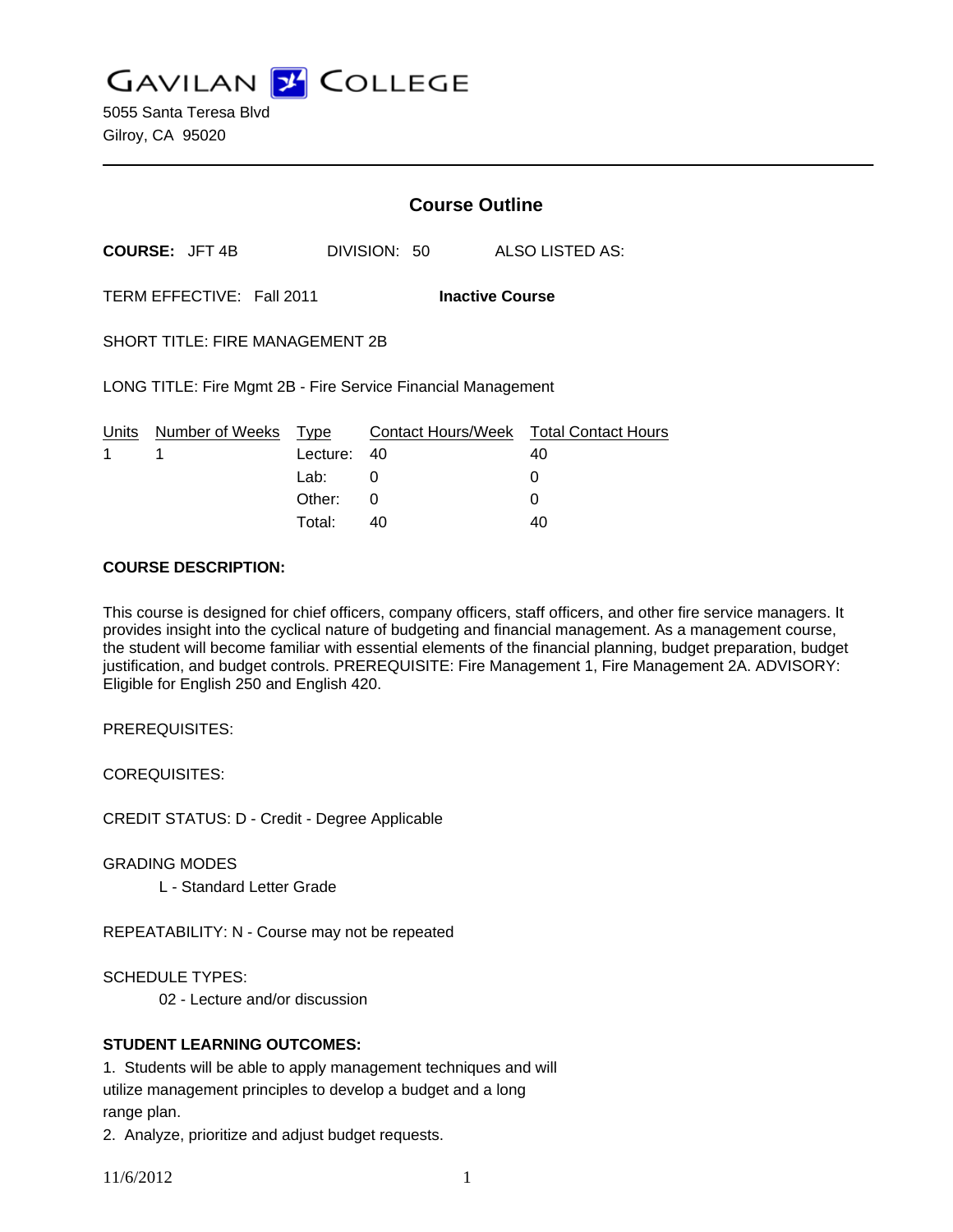3. Prepare administrators to assemble, reinforce, and sell budget proposals.

4. Develop an understanding of current fire service budget problems.

# **CONTENT, STUDENT PERFORMANCE OBJECTIVES, OUT-OF-CLASS ASSIGNMENTS**

Inactive Course: 09/26/2011

1 40 Description of Content, "Out of Class" Assignments

and Student Performance Objectives, e.g., essays,

library research, problems, projects required

outside of class on a 2 to 1 basis for lecture

units granted.

I. Introduction to Fire Service Financial

Managing and Budget

- A. What is financial management and budgeting?
- II. System Design
- A. System Concept
- B. Organizational Design
- III. Planning
- A. Identify Community Trends and Patterns
- B. Evaluate Alternative Services and Delivery

**Methods** 

- C. Analyze Productivity and Benefits
- D. Role as a Change Agent
- E. Budget Priorities
- IV. Budget Preparation
- A. Local Setting for Budget Preparation
- B. Budget Types
- C. Task Analysis
- D. Revenue Sources
- E. Budget Priorities
- V. Justify the Budget
- A. Types of Strategies
- B. Sales Techniques
- C. Develop a Marketing Plan and Schedule
- VI. Budget Control
- A. Financial and Management Audits
- B. Developing Internal Budget Controls
- C. Reporting Budget Process
- D. Establishing an Expenditure, Revenue Plan
- E. Comparing Actual Revenue and Expenditures

with Estimated Amounts

- F. Managing Budget Adjustments
- G. Providing an Audit Trail
- H. Developing a Purchase Plan

Lecture, discussion and demonstrations/simulations will serve as the medium of instruction. Audio-visual aids will be utilized as